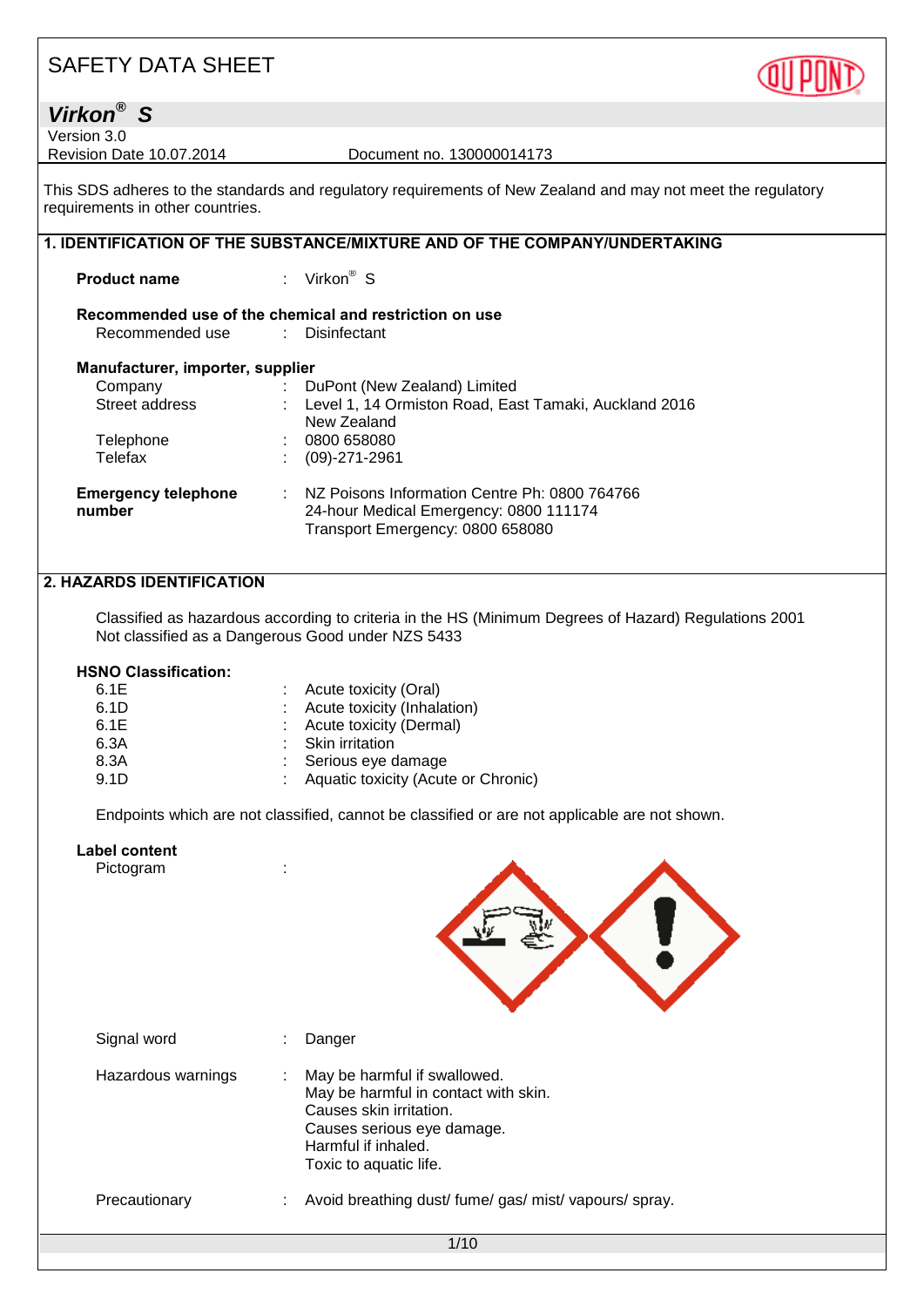| Virkon <sup>®</sup> S           |                                                                                   |
|---------------------------------|-----------------------------------------------------------------------------------|
| Version 3.0                     |                                                                                   |
| <b>Revision Date 10.07.2014</b> | Document no. 130000014173                                                         |
|                                 |                                                                                   |
| statements                      | Wash skin thoroughly after handling.                                              |
|                                 | Use only outdoors or in a well-ventilated area.                                   |
|                                 | Avoid release to the environment.                                                 |
|                                 | Wear protective gloves.                                                           |
|                                 | IF ON SKIN: Wash with plenty of soap and water.                                   |
|                                 | IF INHALED: Remove victim to fresh air and keep at rest in a position comfortable |
|                                 | for breathing.                                                                    |
|                                 | IF IN EYES: Rinse cautiously with water for several minutes. Remove contact       |
|                                 | lenses, if present and easy to do. Continue rinsing.                              |
|                                 | Immediately call a POISON CENTER or doctor/ physician.                            |
|                                 | Specific treatment (see supplemental first aid instructions on this label).       |
|                                 | If skin irritation occurs: Get medical advice/attention.                          |
|                                 | Take off contaminated clothing and wash before reuse.                             |
|                                 | Dispose of contents/ container to an approved waste disposal plant.               |

**OTTPINT** 

## **3. COMPOSITION/INFORMATION ON INGREDIENTS**

#### **Chemical nature : Mixture**

#### **Components**

| <b>Chemical Name</b>                   | CAS-No.    | Concentration |
|----------------------------------------|------------|---------------|
| Pentapotassium bis(peroxymonosulphate) | 70693-62-8 | $40 - 55%$    |
| bis(sulphate)                          |            |               |
| Sodium C10-13-alkylbenzenesulfonate    | 68411-30-3 | $10 - 12%$    |
| Malic acid                             | 6915-15-7  | $7 - 10%$     |
| Sulphamidic acid                       | 5329-14-6  | $4 - 6%$      |
| Sodium toluenesulphonate               | 12068-03-0 | $1 - 5%$      |
| Dipotassium peroxodisulphate           | 7727-21-1  | $<$ 3%        |
| Dipentene                              | 138-86-3   | < 0.25%       |
|                                        |            |               |

## **4. FIRST AID MEASURES**

Never give anything by mouth to an unconscious person. When symptoms persist or in all cases of doubt seek medical advice.

| <b>Inhalation</b>                                               |  | Remove from exposure, lie down. If victim has stopped breathing: Artificial<br>respiration and/or oxygen may be necessary. Consult a physician.                                                                                  |
|-----------------------------------------------------------------|--|----------------------------------------------------------------------------------------------------------------------------------------------------------------------------------------------------------------------------------|
| <b>Skin contact</b>                                             |  | Wash off immediately with plenty of water. Remove contaminated clothing and<br>shoes. Wash contaminated clothing before re-use. Consult a physician.                                                                             |
| Eye contact                                                     |  | Rinse immediately with plenty of water, also under the eyelids, for at least 15<br>minutes. Call a physician immediately.                                                                                                        |
| Ingestion                                                       |  | Do NOT induce vomiting. If a person vomits when lying on his back, place him in<br>the recovery position. Drink 1 or 2 glasses of water. Never give anything by mouth<br>to an unconscious person. Call a physician immediately. |
| <b>Most important</b><br>symptoms/effects, acute<br>and delayed |  | No information available.                                                                                                                                                                                                        |
| <b>Protection of first-aiders</b>                               |  | No information available.                                                                                                                                                                                                        |
| Notes to physician                                              |  | No information available.                                                                                                                                                                                                        |
| 2/10                                                            |  |                                                                                                                                                                                                                                  |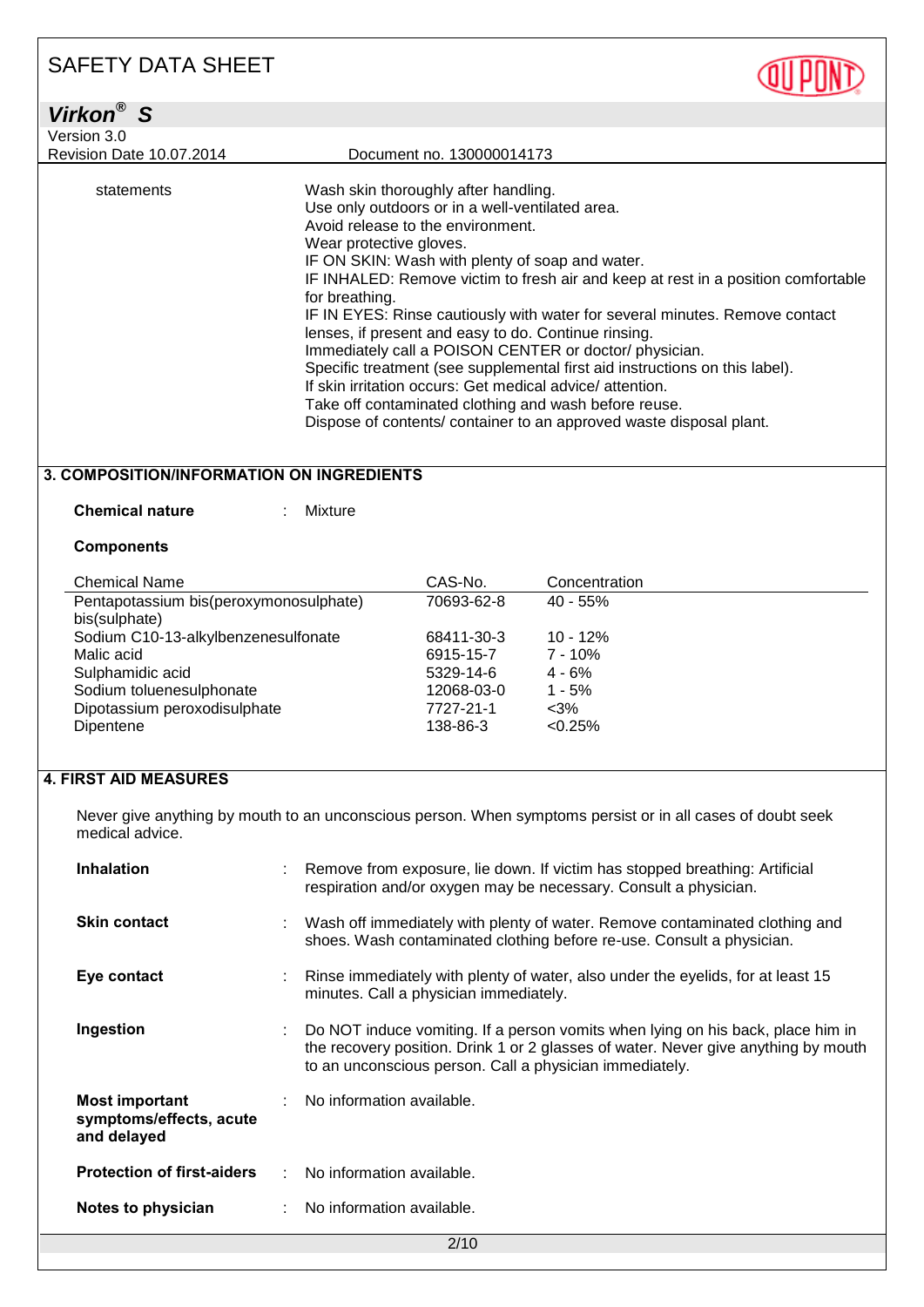

Version 3.0

Revision Date 10.07.2014 Document no. 130000014173

| <b>5. FIREFIGHTING MEASURES</b>                         |            |                                                                                                                                               |
|---------------------------------------------------------|------------|-----------------------------------------------------------------------------------------------------------------------------------------------|
| Suitable extinguishing<br>media                         | ÷.         | The product itself does not burn., Use extinguishing measures that are appropriate<br>to local circumstances and the surrounding environment. |
| Unsuitable extinguishing<br>media                       | $\sim 100$ | Carbon dioxide (CO2)                                                                                                                          |
| <b>Specific hazards</b>                                 | ÷.         | Do not allow run-off from fire fighting to enter drains or water courses.                                                                     |
|                                                         |            | Hazardous decomposition products (see also section 10)                                                                                        |
| <b>Special protective</b><br>equipment for firefighters |            | Wear self-contained breathing apparatus and protective suit.                                                                                  |
| <b>Specific extinguishing</b><br>methods                |            | : No information available.                                                                                                                   |
| <b>Further information</b>                              |            | The product itself does not burn.                                                                                                             |

## **6. ACCIDENTAL RELEASE MEASURES**

**Hazchem Code** : Not applicable

| <b>Personal precautions,</b><br>protective equipment and<br>emergency procedures | Evacuate personnel to safe areas. Use personal protective equipment.                                                                              |
|----------------------------------------------------------------------------------|---------------------------------------------------------------------------------------------------------------------------------------------------|
| Environmental<br>precautions                                                     | Do not flush into surface water.                                                                                                                  |
| <b>Methods and materials</b><br>for containment and<br>cleaning up               | Sweep up and shovel into suitable containers for disposal. Avoid dust formation.<br>Avoid moisture. After cleaning, flush away traces with water. |
| <b>Additional advice</b>                                                         | Dispose of in accordance with local regulations.                                                                                                  |

#### **7. HANDLING AND STORAGE**

| <b>Handling</b>                   |                                                                                                                                                                                         |
|-----------------------------------|-----------------------------------------------------------------------------------------------------------------------------------------------------------------------------------------|
| Technical<br>measures/Precautions | Avoid dust formation in confined areas. Do not breathe dust or spray mist. Provide<br>adequate ventilation. Avoid contact with skin and eyes. For personal protection<br>see section 8. |
| Precautions for safe<br>handling  | $\therefore$ No information available.                                                                                                                                                  |
| <b>Storage</b>                    |                                                                                                                                                                                         |
| Suitable storage<br>conditions    | Protect from contamination. Keep containers dry and tightly closed to avoid<br>moisture absorption and contamination. Store in original container.                                      |
|                                   | Advice on common storage: Keep away from: Combustible material Strong bases                                                                                                             |
|                                   | 3/10                                                                                                                                                                                    |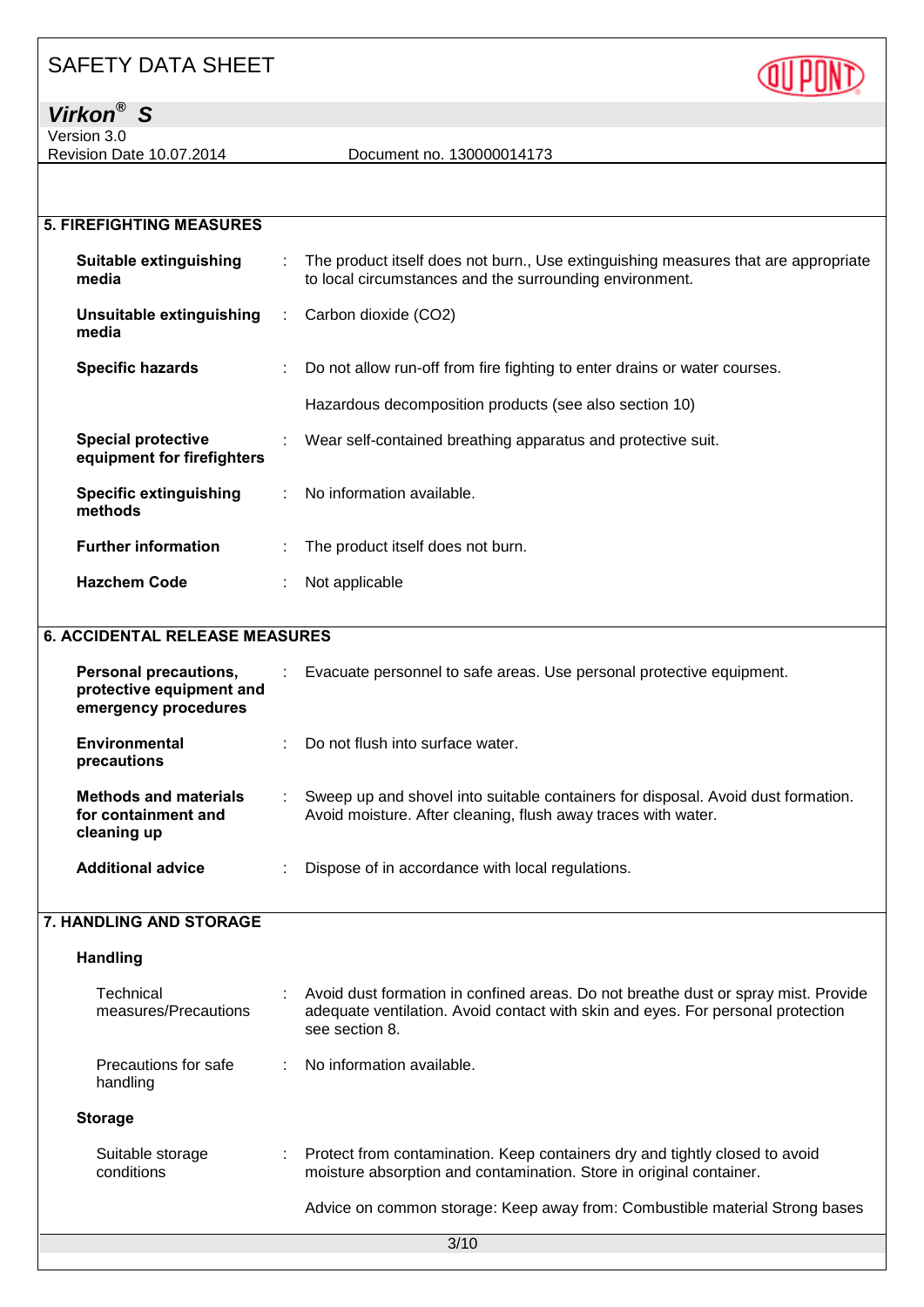

*Virkon® S*

Version 3.0

Revision Date 10.07.2014 Document no. 130000014173

Storage period: Stable at normal ambient temperature and pressure.

## **8. EXPOSURE CONTROLS/PERSONAL PROTECTION**

### **Control parameters**

| <b>Chemical Name</b>                     | <b>Occupational Exposure Limits</b><br><b>Regulation</b> |                           |  |  |
|------------------------------------------|----------------------------------------------------------|---------------------------|--|--|
| Dust (inhalable and respirable fraction) |                                                          |                           |  |  |
| TWA                                      | 3 mg/m3 (Respirable dust.)                               | NZ OEL (07 2011)          |  |  |
| <b>TWA</b>                               | 10 mg/m3 (Inhalable dust.)                               | NZ OEL (07 2011)          |  |  |
| <b>TWA</b>                               | 10 mg/m3 (Inhalable particles.)                          | <b>US ACGIH (03 2012)</b> |  |  |
| <b>TWA</b>                               | 3 mg/m3 (Respirable particles.)                          | US ACGIH (03 2012)        |  |  |
| Dipotassium peroxodisulphate             |                                                          |                           |  |  |
| TWA (as persulfate)                      | $0.1 \text{ mg/m}$ 3                                     | <b>US ACGIH (2011)</b>    |  |  |

| <b>Engineering measures</b>                       | Provide local exhaust ventilation when handling material in bulk. |
|---------------------------------------------------|-------------------------------------------------------------------|
| <b>Biological occupational</b><br>exposure limits | : No information available.                                       |

#### **Personal protective equipment**

| Respiratory protection  | When workers are facing concentrations above the exposure limit they must use<br>appropriate certified respirators. Provide adequate ventilation. In case of<br>insufficient ventilation, wear suitable respiratory equipment. Half mask with<br>combination filter A2/P2 (EN 141) Consult the respirator manufacturer to<br>determine the appropriate type of equipment for a given application. Observe<br>respirator use limitations specified by the manufacturer. |
|-------------------------|------------------------------------------------------------------------------------------------------------------------------------------------------------------------------------------------------------------------------------------------------------------------------------------------------------------------------------------------------------------------------------------------------------------------------------------------------------------------|
| Hand protection         | No information available.                                                                                                                                                                                                                                                                                                                                                                                                                                              |
| Eye protection          | Tightly fitting safety goggles, Eye protection complying with EN 166.                                                                                                                                                                                                                                                                                                                                                                                                  |
| Skin protection         | Wear as appropriate:<br>Apron, Boots, Remove and wash contaminated clothing before re-use.                                                                                                                                                                                                                                                                                                                                                                             |
| <b>Hygiene measures</b> | Wash hands before breaks and immediately after handling the product. Regular<br>cleaning of equipment, work area and clothing.                                                                                                                                                                                                                                                                                                                                         |

### **9. PHYSICAL AND CHEMICAL PROPERTIES**

| Appearance (Physical state, form, colour, etc.) |                                       |
|-------------------------------------------------|---------------------------------------|
| Physical state                                  | solid                                 |
| Form                                            | powder                                |
| Colour                                          | pink                                  |
| Odour                                           | pleasant sweet                        |
| <b>Odour Threshold</b>                          | No information available.             |
| рH                                              | 2.35 - 2.65<br>(1% solution in water) |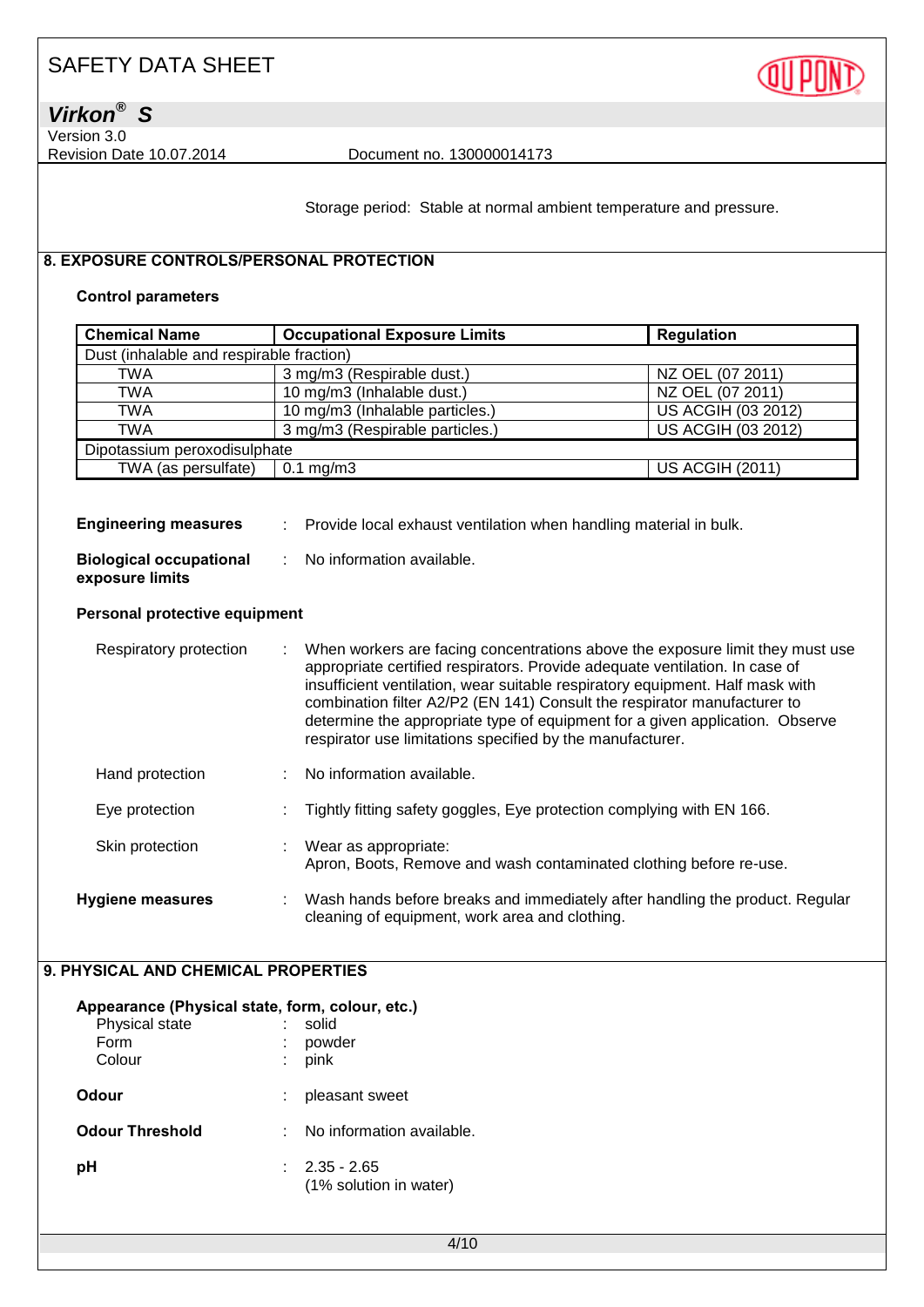| <b>SAFETY DATA SHEET</b>                                                                       |                                  |                                                                              |  |
|------------------------------------------------------------------------------------------------|----------------------------------|------------------------------------------------------------------------------|--|
| Virkon <sup>®</sup> S                                                                          |                                  |                                                                              |  |
| Version 3.0<br>Revision Date 10.07.2014                                                        |                                  | Document no. 130000014173                                                    |  |
| <b>Melting point/freezing point</b><br>No information available.                               |                                  |                                                                              |  |
| Initial boiling point and boiling range<br>No information available.                           |                                  |                                                                              |  |
| <b>Flash point</b>                                                                             |                                  | Not applicable                                                               |  |
| <b>Evaporation rate</b>                                                                        |                                  | No information available.                                                    |  |
| <b>Flammability (solid, gas)</b>                                                               | ÷                                | No information available.                                                    |  |
| Upper/lower flammability or explosive limits<br>Upper explosion limit<br>Lower explosion limit | $\mathcal{L}^{\mathcal{L}}$<br>÷ | No information available.<br>No information available.                       |  |
| Vapour pressure                                                                                |                                  | No information available.                                                    |  |
| <b>Vapour density</b>                                                                          |                                  | No information available.                                                    |  |
| <b>Density</b><br>Specific gravity<br>(Relative density)                                       |                                  | 1.07                                                                         |  |
| <b>Bulk density</b>                                                                            |                                  | 0.981 GJ (24 °C)                                                             |  |
| Solubility(ies)<br>Water solubility                                                            | ÷.                               | 65 g/l (20 °C)                                                               |  |
| <b>Partition coefficient: n-</b><br>octanol/water                                              |                                  | No information available.                                                    |  |
| <b>Auto-ignition temperature</b><br>No information available.                                  |                                  |                                                                              |  |
| <b>Decomposition</b><br>temperature                                                            |                                  | $>50^{\circ}$ C                                                              |  |
| <b>Viscosity</b><br>Viscosity, kinematic                                                       | ÷                                | No information available.                                                    |  |
| Molecular weight                                                                               | ÷                                | No information available.                                                    |  |
| <b>10. STABILITY AND REACTIVITY</b>                                                            |                                  |                                                                              |  |
| <b>Reactivity</b>                                                                              |                                  | No dangerous reaction known under conditions of normal use.                  |  |
| <b>Chemical stability</b>                                                                      |                                  | Stable under normal conditions.                                              |  |
| <b>Possibility of hazardous</b><br>reactions                                                   | ÷                                | No dangerous reaction known under conditions of normal use.                  |  |
| <b>Conditions to avoid</b>                                                                     |                                  | Exposure to moisture.                                                        |  |
| <b>Materials to avoid</b>                                                                      |                                  | Strong bases, Combustible material, Halogenated compounds, Heavy metal salts |  |
| <b>Hazardous</b><br>decomposition products                                                     |                                  | Oxygen, Chlorine, Sulphur oxides Sulphur dioxide, Hypochlorite               |  |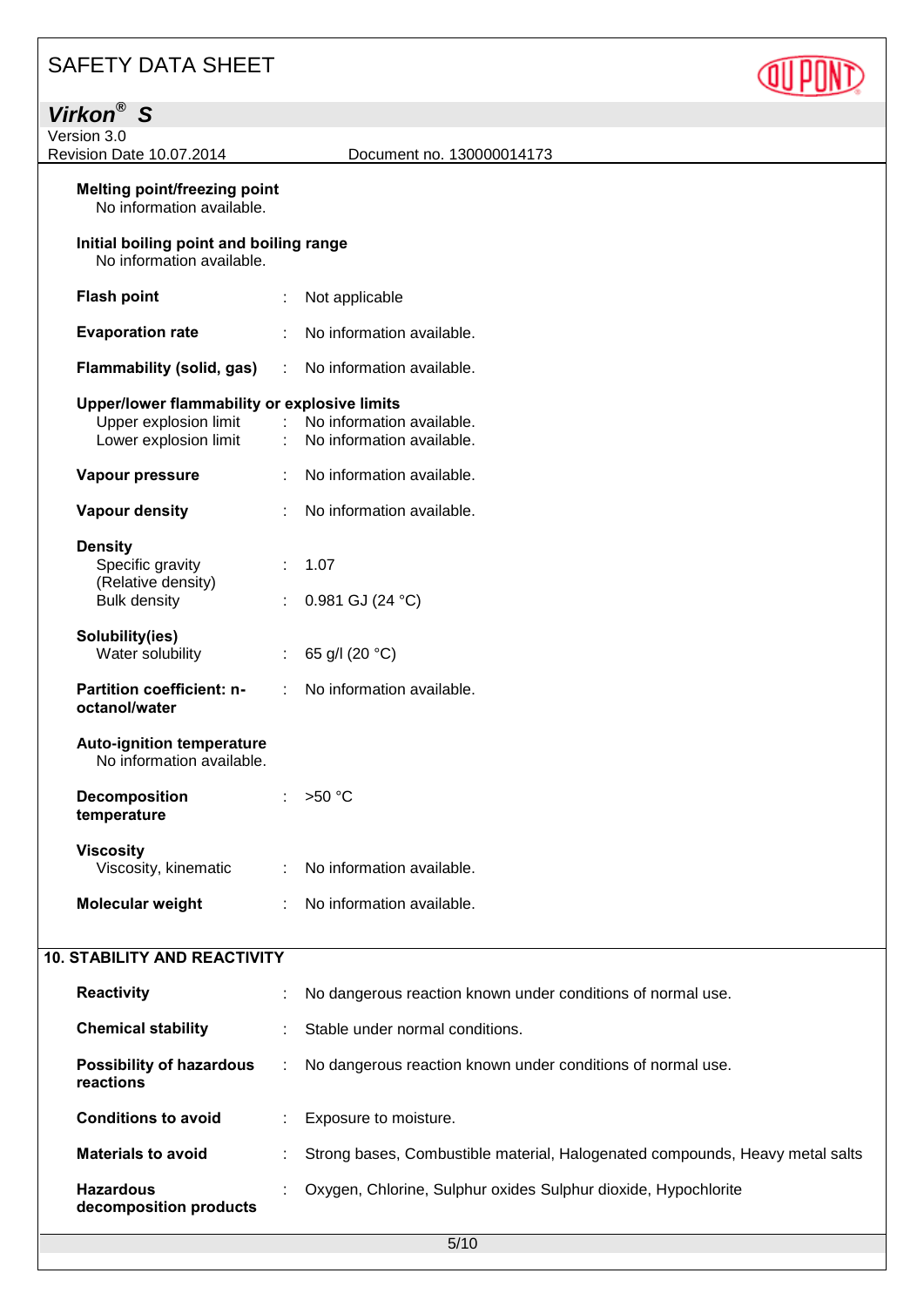## *Virkon® S*

Version 3.0

Revision Date 10.07.2014 Document no. 130000014173

**QUIPOND** 

| <b>11. TOXICOLOGICAL INFORMATION</b>                         |                                                                      |
|--------------------------------------------------------------|----------------------------------------------------------------------|
| <b>Acute toxicity</b>                                        |                                                                      |
| Oral                                                         |                                                                      |
| Virkon <sup>®</sup> S                                        | ÷<br>LD50/Rat: 4,123 mg/kg                                           |
|                                                              | Method: OECD Test Guideline 401                                      |
|                                                              | (Data on the product itself)                                         |
| Inhalation                                                   |                                                                      |
| Virkon <sup>®</sup> S                                        | LC50/4 h/Rat: 3.7 mg/l                                               |
|                                                              | Method: aerosol                                                      |
|                                                              | (Data on the product itself)                                         |
|                                                              |                                                                      |
| Dermal                                                       |                                                                      |
| Virkon <sup>®</sup> S                                        | LD50/Rat: >2,200 mg/kg                                               |
|                                                              | (Data on the product itself)                                         |
|                                                              |                                                                      |
| <b>Skin corrosion/irritation</b>                             |                                                                      |
| Virkon <sup>®</sup> S                                        | Result: Irritating to skin.                                          |
|                                                              | Method: OECD Test Guideline 404                                      |
|                                                              | (Data on the product itself)                                         |
| Serious eye damage/eye irritation                            |                                                                      |
| Pentapotassium                                               | Species: Rabbit                                                      |
|                                                              |                                                                      |
| bis(peroxymonosulphate)                                      | Result: Corrosive                                                    |
| bis(sulphate)                                                | Classification: Causes severe burns.                                 |
| Sodium C10-13-                                               | Corrosive                                                            |
| alkylbenzenesulfonate                                        |                                                                      |
| Malic acid                                                   | Species: Rabbit                                                      |
|                                                              | Result: Severe eye irritation                                        |
|                                                              | Classification: Irritating to eyes.                                  |
| Sulphamidic acid                                             | Species: Rabbit                                                      |
|                                                              | Result: Eye irritation                                               |
|                                                              | Classification: Irritating to eyes.                                  |
|                                                              | Method: US EPA Test Guideline OPPTS 870.2400                         |
| Sodium toluenesulphonate                                     | Species: Rabbit                                                      |
|                                                              |                                                                      |
|                                                              | Result: Mild eye irritation                                          |
|                                                              | Classification: Irritating to eyes.                                  |
| Dipotassium peroxodisulphate                                 | Species: Rabbit                                                      |
|                                                              | Result: Eye irritation                                               |
|                                                              | Classification: Irritating to eyes.                                  |
|                                                              | Method: OECD Test Guideline 405                                      |
|                                                              | Information given is based on data obtained from similar substances. |
| Dipentene                                                    | Species: Rabbit                                                      |
|                                                              | Result: Eye irritation                                               |
|                                                              |                                                                      |
| Respiratory or skin sensitisation<br>Virkon <sup>®</sup> $S$ |                                                                      |
|                                                              | <b>Buehler Test</b>                                                  |
|                                                              | Species: Guinea pig                                                  |
|                                                              | Result: Does not cause skin sensitisation.                           |
|                                                              | (Data on the product itself)                                         |
|                                                              | Result: Does not cause respiratory sensitisation.                    |
| <b>Germ cell mutagenicity</b>                                |                                                                      |
|                                                              |                                                                      |
|                                                              |                                                                      |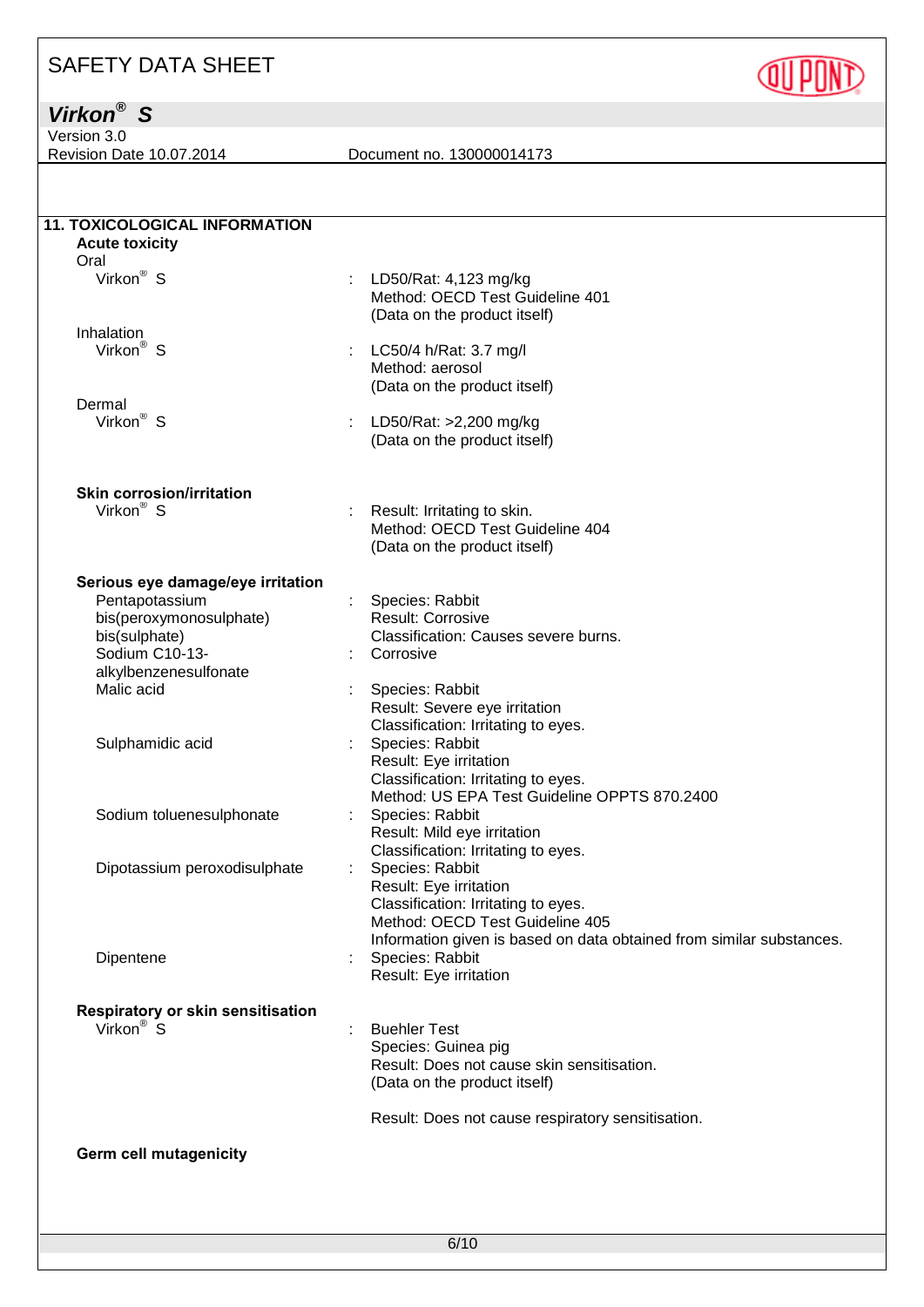| Virkon <sup>®</sup> S                                                                     |                                                                                                                                                                                                                                                             |
|-------------------------------------------------------------------------------------------|-------------------------------------------------------------------------------------------------------------------------------------------------------------------------------------------------------------------------------------------------------------|
| Version 3.0                                                                               |                                                                                                                                                                                                                                                             |
| Revision Date 10.07.2014                                                                  | Document no. 130000014173                                                                                                                                                                                                                                   |
| Pentapotassium<br>bis(peroxymonosulphate)<br>bis(sulphate)                                | Animal testing did not show any mutagenic effects. Did not cause<br>genetic damage in cultured bacterial cells. Tests on mammalian cell<br>cultures showed mutagenic effects. Evidence suggests this substance<br>does not cause genetic damage in animals. |
| Sodium C10-13-<br>alkylbenzenesulfonate                                                   | Did not cause genetic damage in cultured bacterial cells. Did not cause<br>genetic damage in cultured mammalian cells. Animal testing did not<br>show any mutagenic effects.                                                                                |
| Malic acid                                                                                | Animal testing did not show any mutagenic effects. Evidence suggests<br>this substance does not cause genetic damage in animals.                                                                                                                            |
| Sulphamidic acid                                                                          | Animal testing did not show any mutagenic effects. Tests on bacterial or<br>mammalian cell cultures did not show mutagenic effects.                                                                                                                         |
| Sodium toluenesulphonate                                                                  | Animal testing did not show any mutagenic effects.                                                                                                                                                                                                          |
| Dipotassium peroxodisulphate                                                              | Animal testing did not show any mutagenic effects. Tests on bacterial or<br>mammalian cell cultures did not show mutagenic effects. Information<br>given is based on data obtained from similar substances.                                                 |
| Dipentene                                                                                 | Tests on bacterial or mammalian cell cultures did not show mutagenic<br>effects. Animal testing did not show any mutagenic effects.                                                                                                                         |
| Carcinogenicity                                                                           |                                                                                                                                                                                                                                                             |
| Sodium C10-13-<br>alkylbenzenesulfonate                                                   | Did not show carcinogenic effects in animal experiments.                                                                                                                                                                                                    |
| Malic acid                                                                                | Not classifiable as a human carcinogen.<br>Due to its physical properties, there is no potential for adverse effects.                                                                                                                                       |
| Sodium toluenesulphonate                                                                  | Not classifiable as a human carcinogen.<br>Animal testing did not show any carcinogenic effects.<br>Information given is based on data obtained from similar substances.                                                                                    |
| Dipotassium peroxodisulphate                                                              | Not classifiable as a human carcinogen.<br>Animal testing did not show any carcinogenic effects.<br>Information given is based on data obtained from similar substances.                                                                                    |
| Dipentene                                                                                 | Not classifiable as a human carcinogen.                                                                                                                                                                                                                     |
|                                                                                           |                                                                                                                                                                                                                                                             |
| Reproductive toxicity<br>Virkon <sup>®</sup> S                                            | Reproductive toxicity: No toxicity to reproduction                                                                                                                                                                                                          |
| <b>Specific Target Organ Toxicity</b><br>Specific target organ toxicity - single exposure |                                                                                                                                                                                                                                                             |
| Pentapotassium                                                                            | The substance or mixture is not classified as specific target organ                                                                                                                                                                                         |
| bis(peroxymonosulphate)<br>bis(sulphate)                                                  | toxicant, single exposure.                                                                                                                                                                                                                                  |
| Dipotassium peroxodisulphate<br>Specific target organ tovicity - repeated experime        | <b>Target Organs: Respiratory Tract</b><br>The substance or mixture is classified as specific target organ toxicant,<br>single exposure, category 3 with respiratory tract irritation.                                                                      |

**QUIPONT** 

Specific target organ toxicity - repeated exposure

| Malic acid                   | The substance or mixture is not classified as specific target organ<br>toxicant, repeated exposure. |  |
|------------------------------|-----------------------------------------------------------------------------------------------------|--|
| Sulphamidic acid             | The substance or mixture is not classified as specific target organ<br>toxicant, repeated exposure. |  |
| Sodium toluenesulphonate     | The substance or mixture is not classified as specific target organ<br>toxicant, repeated exposure. |  |
| Dipotassium peroxodisulphate | The substance or mixture is not classified as specific target organ<br>toxicant, repeated exposure. |  |
| Dipentene                    | The substance or mixture is not classified as specific target organ                                 |  |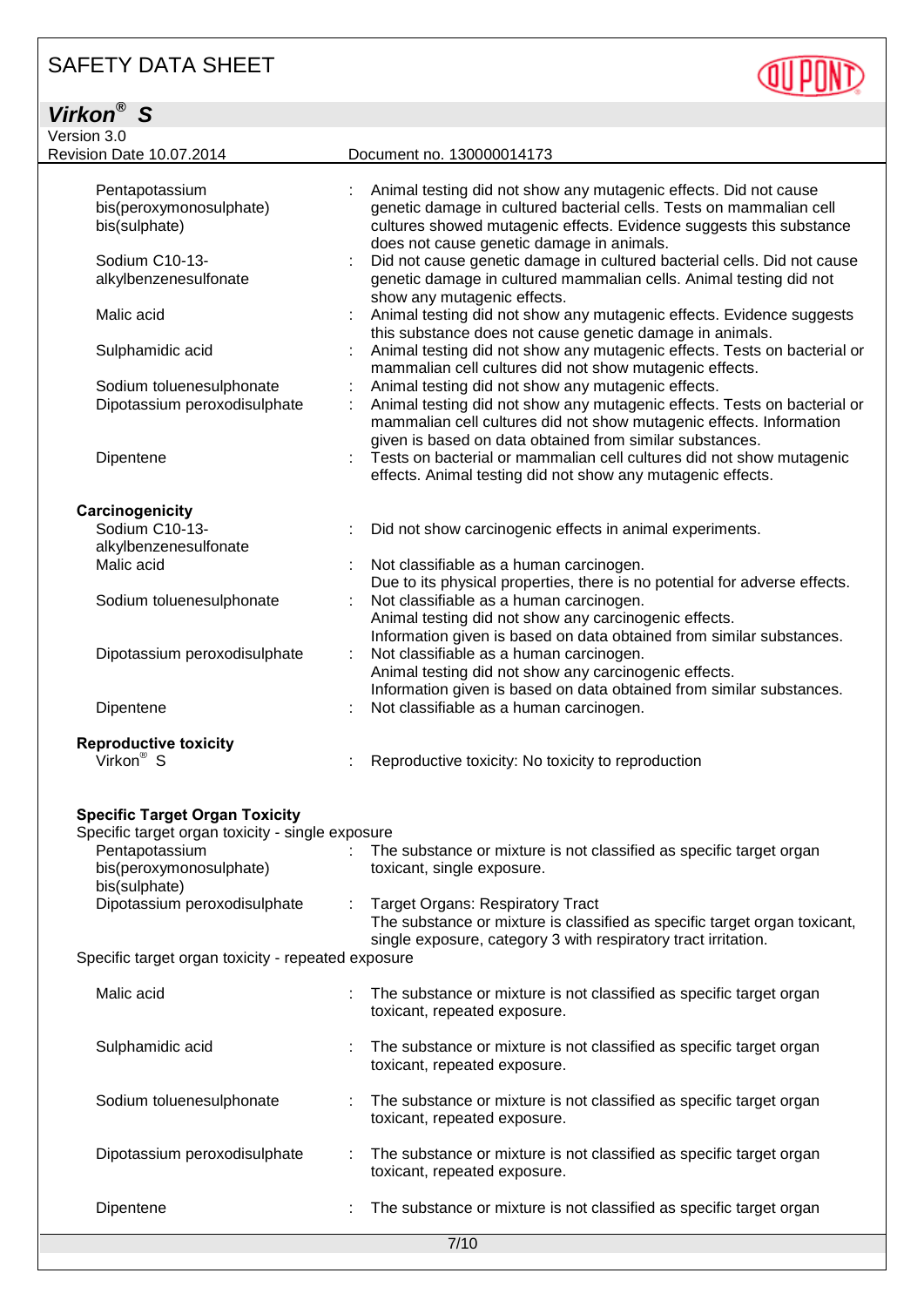*Virkon® S*

| Version 3.0                                                                                                            |                                                                                                                                                                                                                                                                                                                                                                                                                                           |
|------------------------------------------------------------------------------------------------------------------------|-------------------------------------------------------------------------------------------------------------------------------------------------------------------------------------------------------------------------------------------------------------------------------------------------------------------------------------------------------------------------------------------------------------------------------------------|
| Revision Date 10.07.2014                                                                                               | Document no. 130000014173                                                                                                                                                                                                                                                                                                                                                                                                                 |
|                                                                                                                        | toxicant, repeated exposure.                                                                                                                                                                                                                                                                                                                                                                                                              |
| <b>Aspiration hazard</b><br>Malic acid<br>Sulphamidic acid<br>Sodium toluenesulphonate<br>Dipotassium peroxodisulphate | No aspiration toxicity classification<br>No aspiration toxicity classification<br>No aspiration toxicity classification<br>No aspiration toxicity classification                                                                                                                                                                                                                                                                          |
| Other                                                                                                                  |                                                                                                                                                                                                                                                                                                                                                                                                                                           |
| Sodium C10-13-<br>alkylbenzenesulfonate                                                                                | Repeated dose toxicity:<br>Oral<br>Reduced body weight gain, altered blood chemistry, Liver effects, Kidney<br>effects                                                                                                                                                                                                                                                                                                                    |
| Malic acid                                                                                                             | Repeated dose toxicity:<br>Oral - feed/Rat<br>No toxicologically significant effects were found.                                                                                                                                                                                                                                                                                                                                          |
| Sulphamidic acid                                                                                                       | Repeated dose toxicity:<br>Oral/Rat<br>Method: OECD Test Guideline 408<br>No toxicologically significant effects were found.                                                                                                                                                                                                                                                                                                              |
| Sodium toluenesulphonate                                                                                               | Repeated dose toxicity:<br>Oral/Rat 91 d<br>NOAEL: 114 mg/kg<br>Method: OECD Test Guideline 408<br>No toxicologically significant effects were found., Information given is<br>based on data obtained from similar substances.<br>Dermal/Mouse 91 d<br>NOAEL: 440 mg/kg<br>Method: OECD Test Guideline 411<br>No toxicologically significant effects were found., Information given is<br>based on data obtained from similar substances. |
| Dipotassium peroxodisulphate                                                                                           | Repeated dose toxicity:<br>Oral/Rat<br>NOAEL: 131.5 mg/kg<br>Method: OECD Test Guideline 407<br>No toxicologically significant effects were found.                                                                                                                                                                                                                                                                                        |
| Dipentene                                                                                                              | Repeated dose toxicity:<br>multiple species<br>Organ weight changes, altered blood chemistry                                                                                                                                                                                                                                                                                                                                              |
| <b>12. ECOLOGICAL INFORMATION</b>                                                                                      |                                                                                                                                                                                                                                                                                                                                                                                                                                           |
| <b>Ecotoxicity effects</b><br>Acute and prolonged toxicity to fish<br>Virkon <sup>®</sup> S                            | LC50/96 h/Salmo salar (Atlantic salmon): 24.6 mg/l<br>(Data on the product itself)                                                                                                                                                                                                                                                                                                                                                        |
| Toxicity to aquatic plants<br>Virkon <sup>®</sup> S                                                                    | EC50/72 h/Algae: 20 mg/l                                                                                                                                                                                                                                                                                                                                                                                                                  |

**QUPOND** 

(Data on the product itself) NOEC/Algae: 6.25 mg/l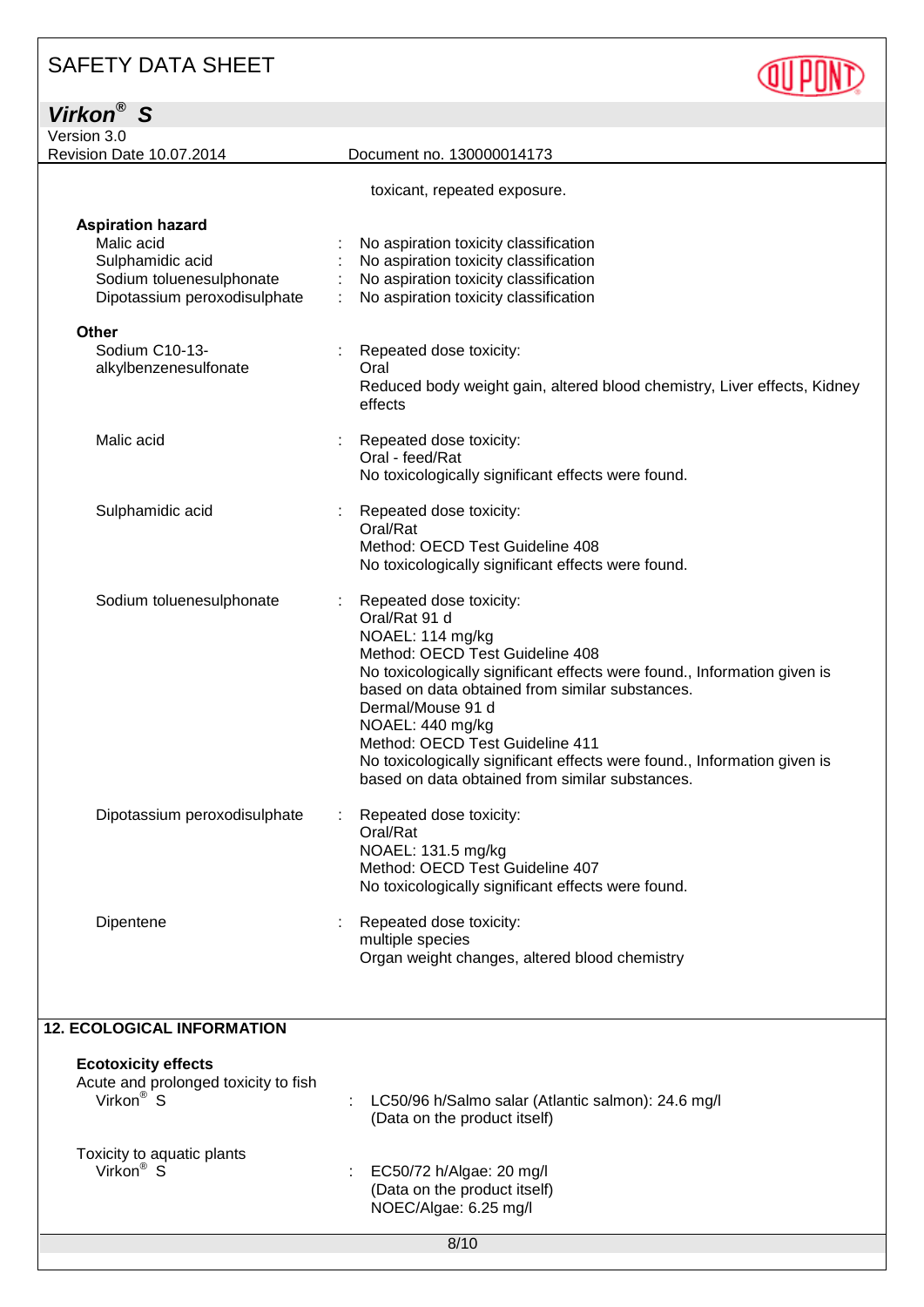| <b>SAFETY DATA SHEET</b>                                                                                |                                                                                                                                                                 |  |
|---------------------------------------------------------------------------------------------------------|-----------------------------------------------------------------------------------------------------------------------------------------------------------------|--|
| Virkon <sup>®</sup> S                                                                                   |                                                                                                                                                                 |  |
| Version 3.0<br>Revision Date 10.07.2014                                                                 | Document no. 130000014173                                                                                                                                       |  |
| Acute toxicity to aquatic invertebrates                                                                 | (Data on the product itself)                                                                                                                                    |  |
| Virkon <sup>®</sup> $\overline{S}$                                                                      | EC50/48 h/Daphnia magna (Water flea): 6.5 mg/l<br>(Data on the product itself)                                                                                  |  |
| Chronic toxicity to fish<br>Pentapotassium<br>bis(peroxymonosulphate)<br>bis(sulphate)                  | NOEC/37 d/Cyprinodon variegatus (sheepshead minnow): 0.222 mg/l                                                                                                 |  |
| Chronic toxicity to aquatic Invertebrates<br>Pentapotassium<br>bis(peroxymonosulphate)<br>bis(sulphate) | NOEC/28 d/Americamysis bahia (mysid shrimp): 0.267 mg/l                                                                                                         |  |
| <b>Terrestrial Vertebrate and Invertebrate Ecotoxicity</b><br>Virkon <sup>®</sup> S                     | LD50/Rat: 4,123 mg/kg                                                                                                                                           |  |
| <b>Persistence and degradability</b><br>Virkon <sup>®</sup> S                                           | Expected to be biodegradable                                                                                                                                    |  |
| <b>Bioaccumulation</b><br>Malic acid                                                                    | Accumulation in aquatic organisms is unlikely.                                                                                                                  |  |
| Sodium toluenesulphonate                                                                                | Bioconcentration factor (BCF): < 2.3<br>Method: OECD Test Guideline 305                                                                                         |  |
| Dipentene                                                                                               | Can accumulate in aquatic organisms.                                                                                                                            |  |
| <b>Mobility in soil</b><br>No information available.                                                    |                                                                                                                                                                 |  |
| Other adverse effects<br>No information available.                                                      |                                                                                                                                                                 |  |
| <b>13. DISPOSAL CONSIDERATIONS</b>                                                                      |                                                                                                                                                                 |  |
| <b>Waste disposal methods</b>                                                                           | Dispose of as special waste in compliance with local and national regulations. The<br>product should not be allowed to enter drains, water courses or the soil. |  |
| <b>Contaminated packaging</b>                                                                           | If recycling is not practicable, dispose of in compliance with local regulations.                                                                               |  |
| <b>14. TRANSPORT INFORMATION</b>                                                                        |                                                                                                                                                                 |  |
| Not classified as a Dangerous Good under NZS 5433                                                       |                                                                                                                                                                 |  |
| <b>15. REGULATORY INFORMATION</b>                                                                       |                                                                                                                                                                 |  |
| <b>HSNO Number</b>                                                                                      | HSR002530                                                                                                                                                       |  |
| <b>HSNO Controls</b>                                                                                    | T1, T2, T4, T5, T7, T8<br>E1, E2, E6                                                                                                                            |  |

I1, I2, I8, I9, I10, I11, I16, I17, I18, I19, I20, I21, I22, I28, I29, I30 P1, P3, P13, P14, PG3

D4, D5, D6, D7, D8 EM1, EM2, EM6, EM7, EM8, EM11, EM12, EM13

9/10